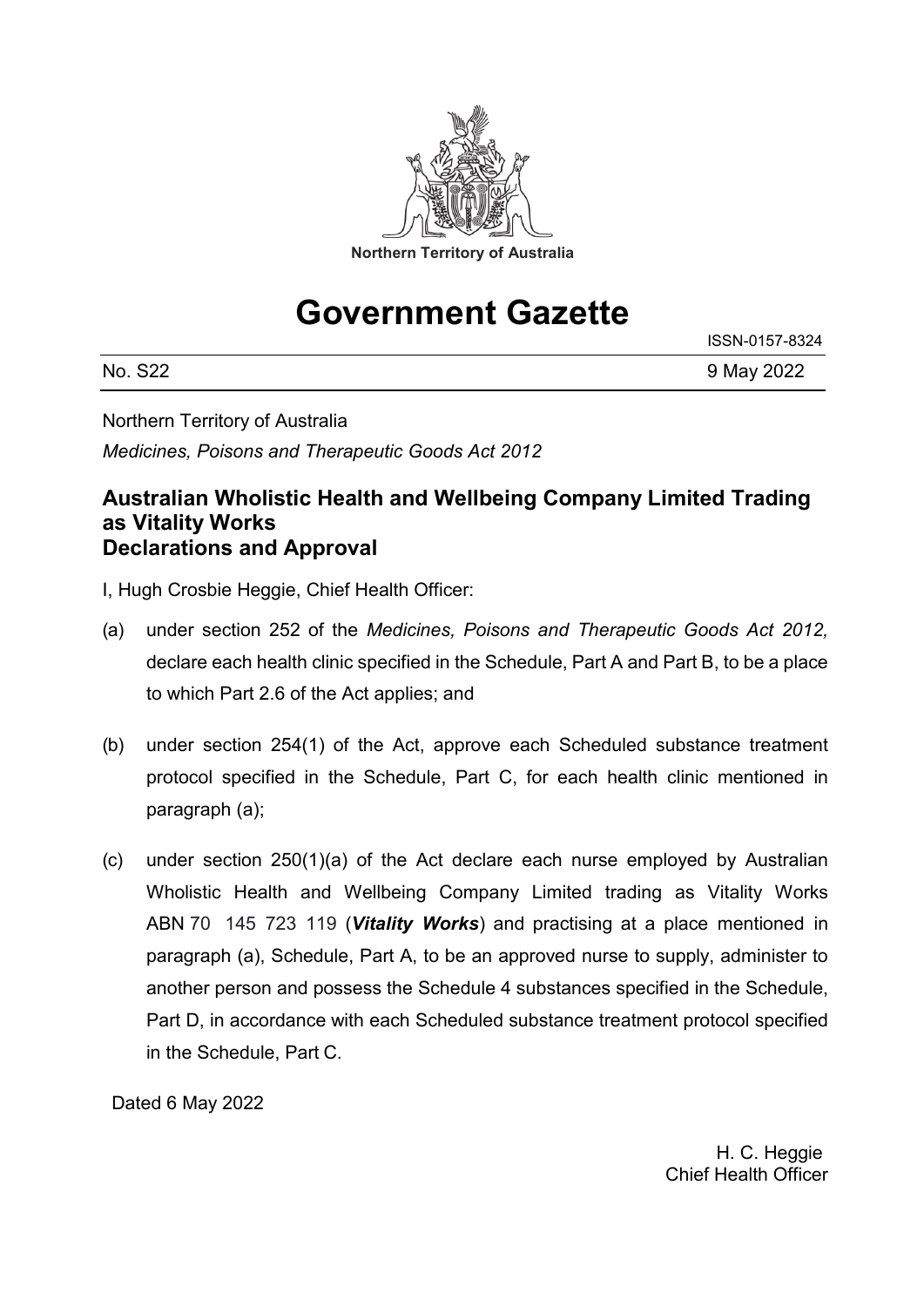#### **Schedule**

#### **Part A Declared Places (immunisation clinics)**

An area established as an immunisation clinic at each of the following workplaces:

Commonwealth Bank 67A Smith Street Darwin NT 0800 East Arm NT 0822

Department of Health Jacana House Diversity Room, Level 7 39-41 Woods Street Darwin NT 0800

KPMG 18 Smith Street Darwin NT 0800

Northline 16 Dawson Street East Arm NT 0822

Services Australia Casuarina Service Centre 50 Bradshaw Terrace Casuarina NT 0810

Services Australia Darwin Service Centre 24 Knuckey Street Darwin NT 0800

Services Australia Darwin Zone Office Level 4, 80 Mitchell Street Darwin NT 0800

Services Australia Palmerston Service Centre 2 Maluka Street Palmerston NT 0830

Shape Australia NT Level 4, 4 Moonta House 43 Mitchell Street Darwin NT 0800